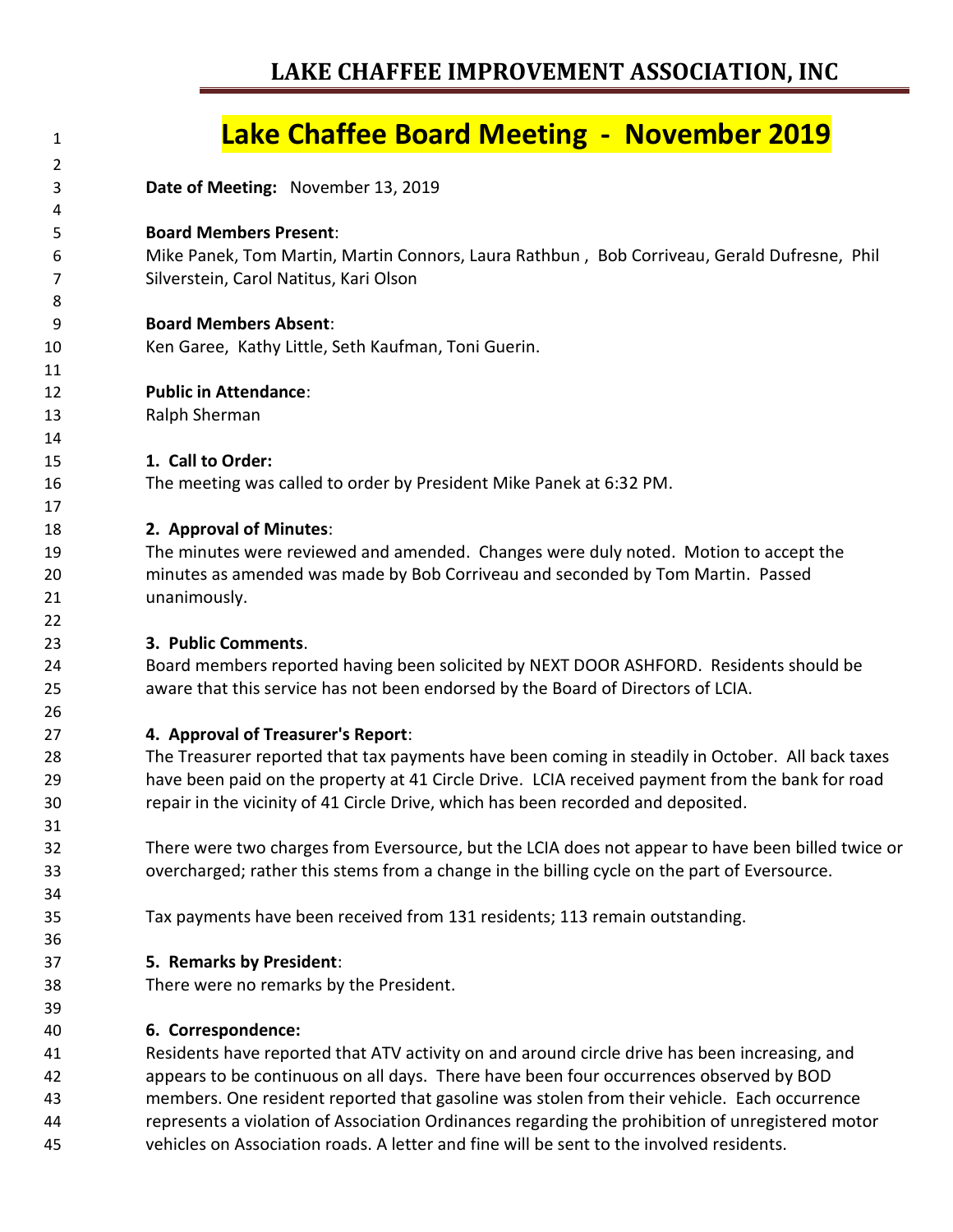# **LAKE CHAFFEE IMPROVEMENT ASSOCIATION, INC**

| 46 |                                                                                                      |
|----|------------------------------------------------------------------------------------------------------|
| 47 | A second correspondence has been received by Robert Corriveau regarding a car illegally parked by    |
| 48 | a neighbor on his property or on Association Roads. Mr. Corriveu's letter requested that the LCIA    |
| 49 | take corrective action to remedy this situation. After discussion by the Board, President Mike Panek |
| 50 | agreed to write a letter clarifying Association rules to the involved neighbor.                      |
| 51 |                                                                                                      |
| 52 | 7. Chairperson's Reports:                                                                            |
| 53 |                                                                                                      |
| 54 | a. Boat Launch and Boat Dock:                                                                        |
| 55 | Gerry Dufresne has cleared leaves from both locations. He hopes to do so again before while the      |
| 56 | weather allows.                                                                                      |
| 57 |                                                                                                      |
| 58 | Gerry Dufresne will brush-hog the area behind the dam to bring the site into compliance with         |
| 59 | recommendations from the consultant who is preparing the Emergency Plan.                             |
| 60 |                                                                                                      |
| 61 | b. Constable:                                                                                        |
| 62 | Gerry Dufresne reported that ATV violations appear to be increasing. (see note above regarding       |
| 63 | CORRESPONDENCE).                                                                                     |
| 64 |                                                                                                      |
| 65 | c. Beaches - Main & Mothers:                                                                         |
| 66 | The Beach Chairperson was not in attendance, but Mike Panek reported that Greg Peck has been         |
| 67 | instructed to do the fall leaf pick up at Main and Mother's beaches.                                 |
| 68 |                                                                                                      |
| 69 | The paddle boat still has not been removed from Main Beach.                                          |
| 70 |                                                                                                      |
| 71 | d. Dam:                                                                                              |
| 72 | Brush and trees still have not been cleared sufficiently for the dam to be incompliance with         |
| 73 | recommendations from the association's consultant.                                                   |
| 74 |                                                                                                      |
| 75 | There is a new Building Inspector for the Town of Ashford. Kari Olson will reach out and meet with   |
| 76 | them.                                                                                                |
| 77 |                                                                                                      |
| 78 | e. Environmental Chairperson                                                                         |
| 79 | As of October 26, 2019 Ralph reports that the students came out to the lake to familiarize           |
| 80 | themselves with the Lake and to pull samples. They were as to be expected, on time, professional     |
| 81 | and a general pleasure to work with. They walked the roads around the lake to observe the storm      |
| 82 | sewers. They also took water and soil samples for testing at various points in the lake.             |
| 83 |                                                                                                      |
| 84 | He does not expect to hear from the students until next semester, but will follow up asking for a    |
| 85 | progress report before the end of this semester.                                                     |
| 86 |                                                                                                      |
|    |                                                                                                      |
| 87 | He also discussed the \$1,000. fee with Professor Vadas, and they agreed that Prof. Vadas will send  |

in invoice in March 2020.